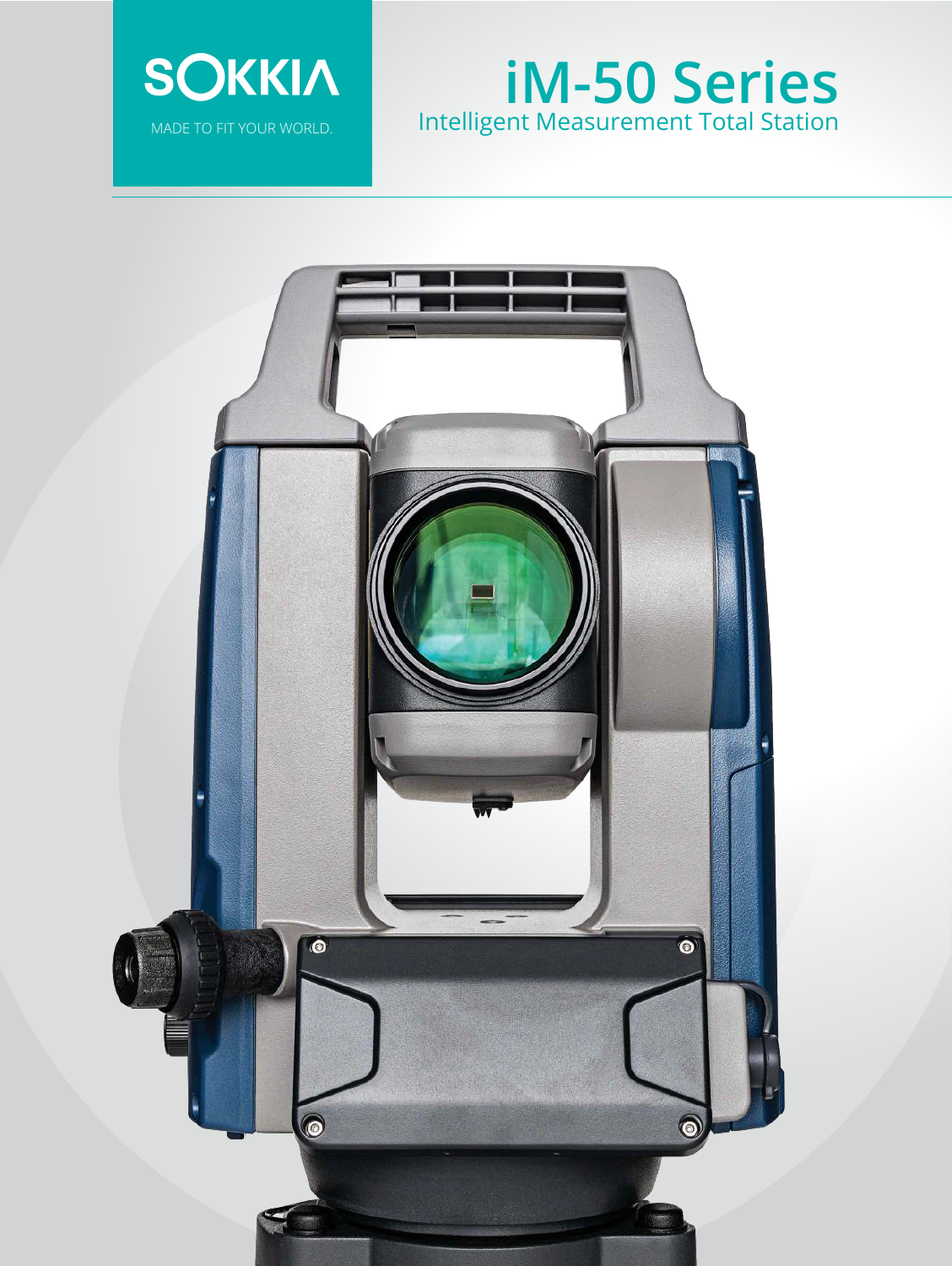## **SOKKIA**

### **iM-50 Series** Intelligent Measurement Total Station



#### **Positioning made easy**

The iM-50 Series offers the perfect entry-level site layout and survey instrument. The sleek and light iM-50 is made with superior Japanese quality and design, built with exceptional function and form in mind.

And like all of our products, you can customize it to meet your needs and create your own workflows.

- Integrated construction and survey application software
- Fast, accurate, and powerful EDM
- Reflectorless up to 500 m
- Prism range up to 4,000 m
- Advanced angle accuracy (2" or 5")

#### **Outstanding performance**

Featuring a new EDM, the iM-50 series is fast, accurate, and powerful. In reflectorless mode, it measures up to 500 m at an incredible 2mm+2ppm accuracy, and has 1.5mm+2ppm accuracy when measuring up to 4,000 m to standard prisms.

#### **Fast and powerful EDM**

The iM-50 series gives you rapid and correct pinpointing with phase shift technology. The ultra-narrow EDM beam can precisely measure walls, corners, manholes on the road surface, even chain-link fences and tree branches. You get a rapid distance measurement of 0.9 seconds regardless of the object.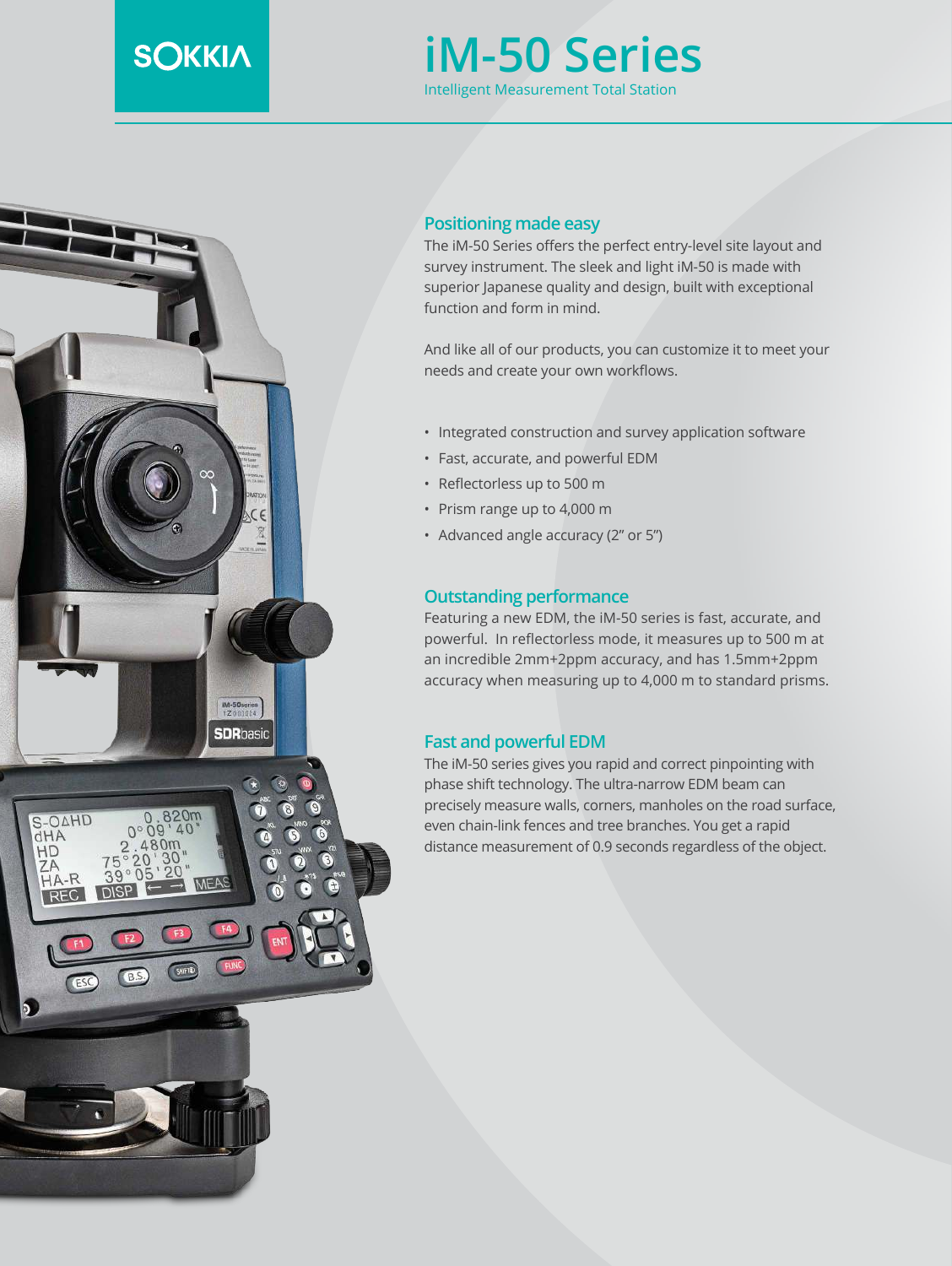#### **Easy data transfer**

Powered with integrated Bluetooth® capability and an internal antenna, the sleek design enables you to deliver measurements cable-free to your data controller.

#### **Rugged and waterproof**

With an IP66 certification, the iM-50 series is guaranteed to protect against dust and be waterproof up to one meter. Its rugged metal chassis and heavy duty handle stand up to even the toughest job sites. Truly an all-weather solution, the iM-50 series can operate in temperatures ranging from -20ºC to 60ºC.

#### **Ready for the field**

The iM-50 series has up to 50,000 points of internal memory, and can store an additional 32GB through the USB. And with the easy-to-use SDRbasic on-board software, you have everything you need to get the job done out in the field.